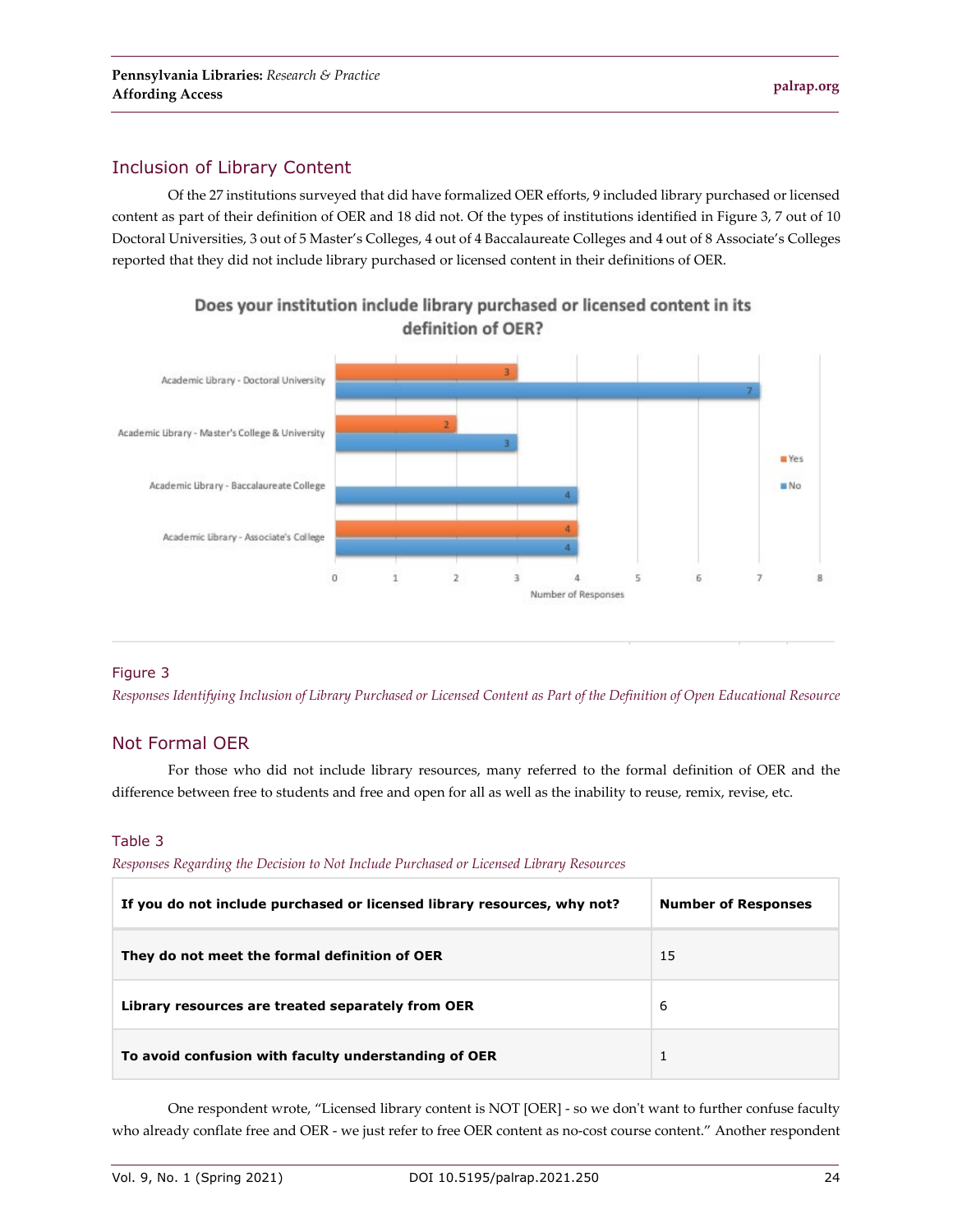elaborates, "Because purchased content is not open licensed. Purchased content is free to students and faculty, but free and open licensed materials are two very different things." Another noted while not OER, library resources are utilized within other grants to help reduce the cost of resources:

This is not the commonly accepted definition of Open Educational Resources, and so we don't include that in the technical definition, but we DO fund grants [sic] courses that replace expensive textbooks with library purchased/licensed resources because the goal of our initiative is to save students money, and this still furthers that goal.

One respondent notes that both are utilized in the course material affordability project, but "savings are calculated separately." Another respondent notes, "We are really careful to present often about the difference between OER, Open Access, and library subscription resources, as they are not the same types of materials. But we do mention our resources!"

### Purchased, Subscription, or Both?

The survey identified 6 possible variations in the choice of license types for library materials institutions were considering as part of their initiatives (Table 4).

### Table 4

| Licensed Library Material Content Types           |
|---------------------------------------------------|
| All library content - All license types           |
| <b>Purchased - All license types</b>              |
| <b>Purchased and Subscription - DRM-free only</b> |
| <b>Purchased-DRM-free</b>                         |
| <b>Subscription - All license types</b>           |
| <b>Subscription - DRM-free only</b>               |
| Other/Not sure                                    |

Of the institutions that do include library materials as a formal part of their OER definition, most (5 out of 9) utilized all types of library resources.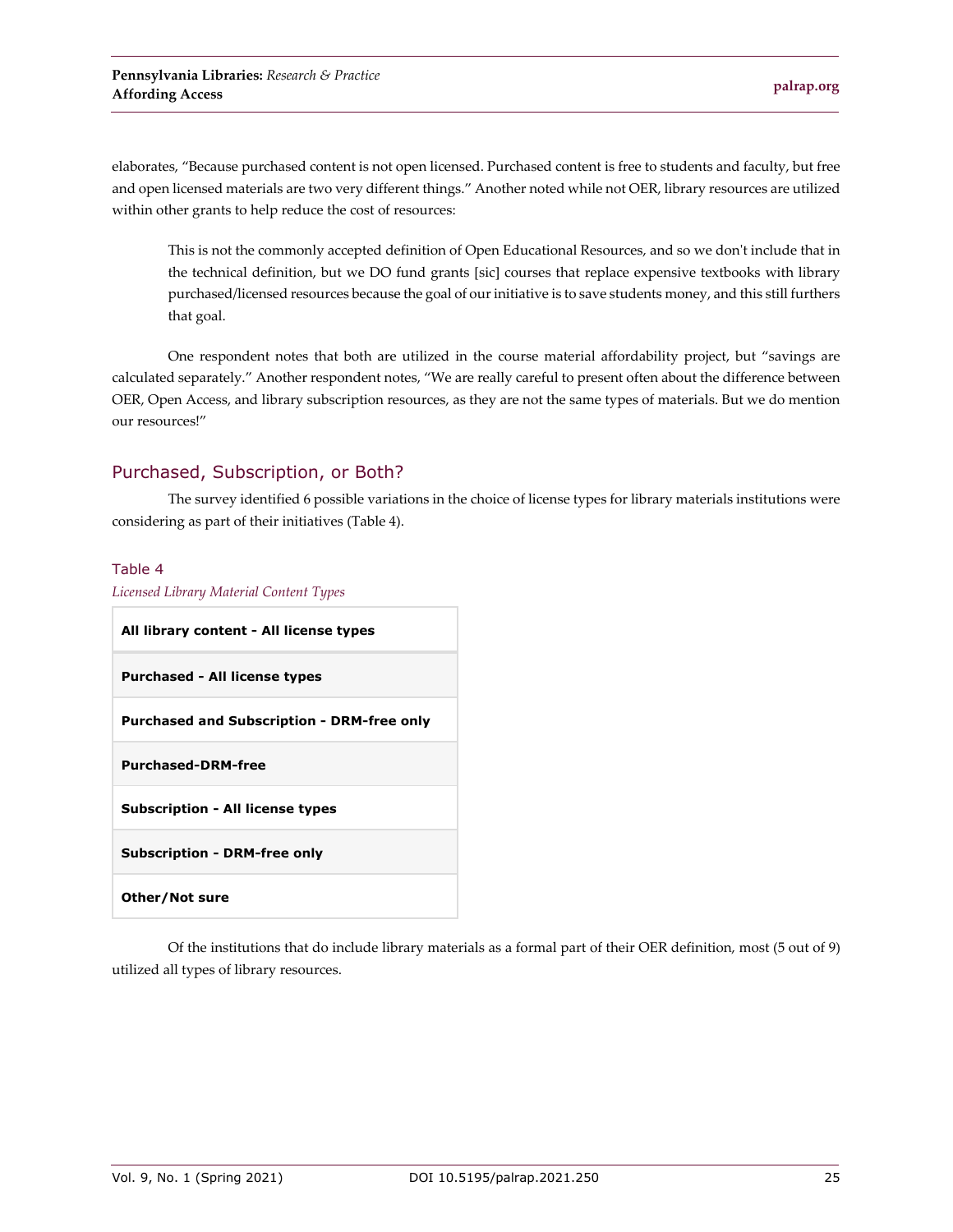

### Figure 3 *Responses Identifying What Types of Content Libraries Include in Their OER Initiatives*

Purchased materials would be owned by the library, making these resources available for as long as the library held the content, whereas subscriptions are contracted or licensed by the library for a specific amount of time. While many subscriptions can be held long term, the likelihood of materials changing or no longer being offered within subscription packages is higher than purchased materials. Two respondents used only DRM-free resources, electronic library materials that have no user limits, download limits, or printing restrictions, and two respondents marked "Other/Unsure." One elaborates:

Locally we've been adding open textbook collections such as BCcampus ebooks. More recently our consortium has begun adding several OER collections to the consortial catalog and offering the same records for local loads. I'm not sure if the consortial collections were purchased/licensed in some way or belong to some subscription. Some of our subscriptions include OERs along with 'closed' materials. We've also been actively seeking out open collections of government reports that specific subject areas [sic] and catalog these as needed.

Another writes, "We use 'free and low cost' as our definition and include library purchased materials (DRM-free or unlimited user license) and texts costing under \$40 (bookstore price.)"

## Barriers to OER Initiatives

Of the 16 who reported no formalized Open Educational Resource initiatives at their institution, many listed a lack of support as one of the barriers to starting OER initiatives, both on behalf of administration and faculty (Table 5).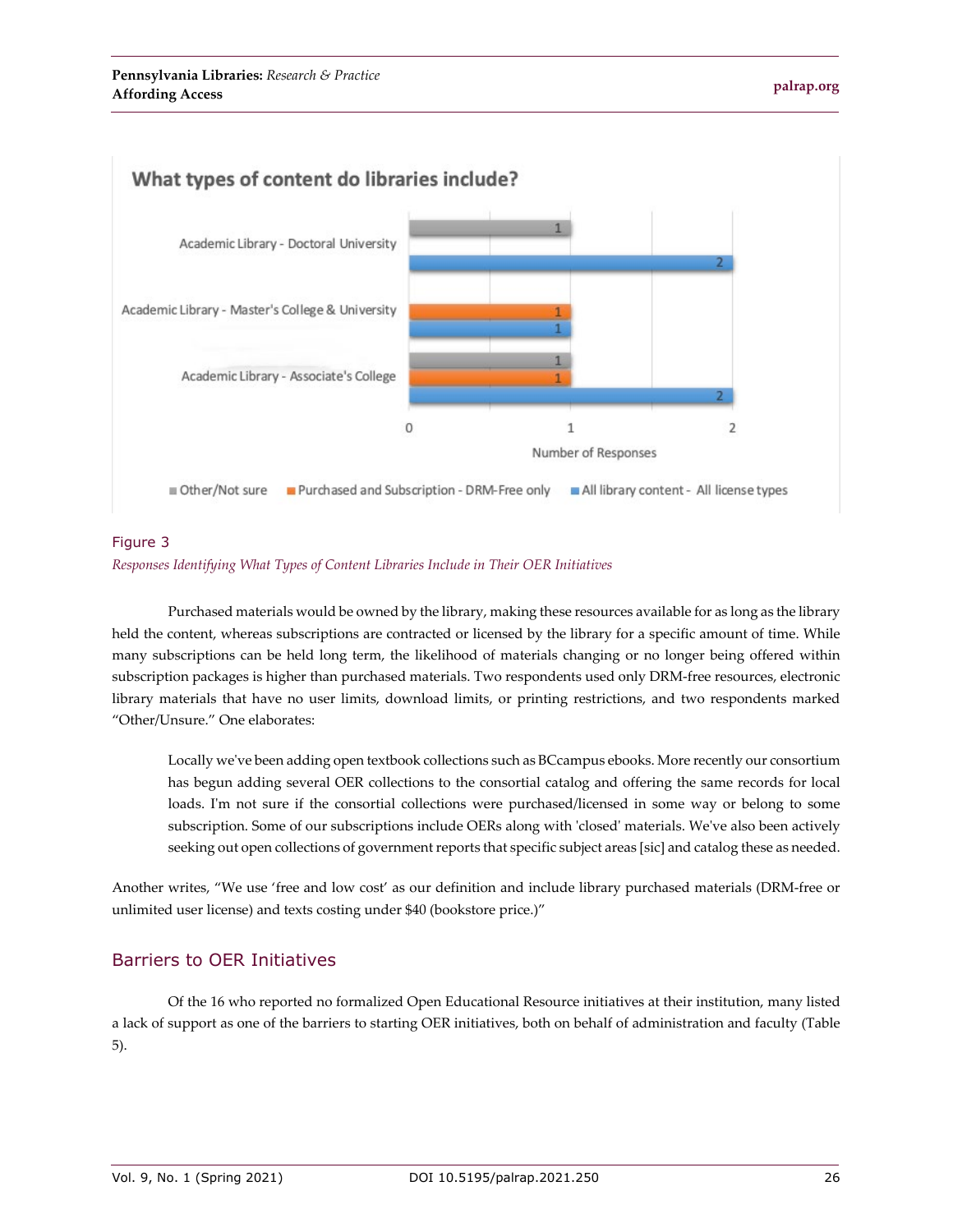#### Table 5

*Responses Regarding Barriers to Starting OER Initiatives*

| What are some barriers you see to using OER or starting initiatives? | <b>Number of Responses</b> |
|----------------------------------------------------------------------|----------------------------|
| Lack of faculty support/participation                                | $\overline{7}$             |
| Lack of support from Institution/Administration                      | 5                          |
| Lack of funding support                                              | 5                          |
| Lack of library staffing to support initiatives                      | 3                          |
| Lack of OER resources for some disciplines                           | 3                          |
| <b>Lack of time</b>                                                  | 3                          |
| Lack of training / understanding of OER                              | 3                          |
| Library/Administration slow to change                                | 2                          |
| Issues with platforms/technology                                     | $\mathbf{1}$               |
| <b>Issues with accreditation requirements</b>                        | 1                          |

One respondent wrote:

The biggest challenge is getting faculty on board; while I think many would be receptive, we need to build understanding of what OER are, how they can be useful, and how faculty would go about selecting and adopting them efficiently (because everyone is pressed for time). A few departments have begun using OER on their own initiative; what's lacking is guidance and support at the institutional level.

### Another noted:

The biggest barriers are: there is no money for stipends, faculty inertia, faculty don't have time to adopt OER, faculty don't know about how to find and/or evaluate OER, faculty don't understand licensing issues, promotion & tenure issues: the time, energy, and skill it takes to adopt OER is not valued in the promotion & tenure process.

Three of the participants cited a lack of specific OER as a barrier; one respondent notes, "[The] University is interested and a number of departments are using OER extensively, but finding resources outside some limited categories (mostly general-education STEM classes) has been difficult." Another respondent cited "accreditation requirements" as a barrier. The issue of the quality was raised in one response, noting, "Finding materials that are good quality and fits what faculty teach" as a barrier.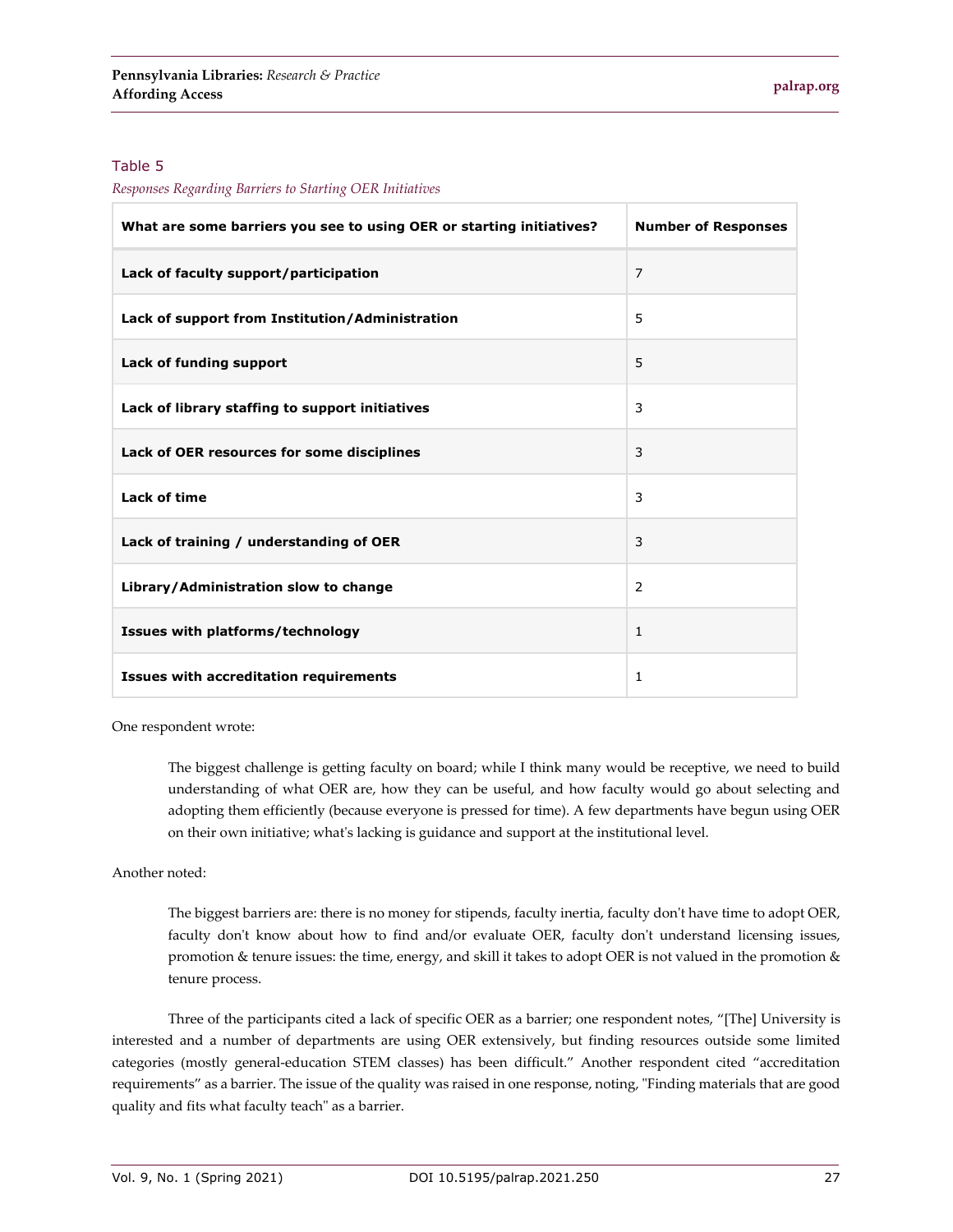A few also mentioned they did not feel ready to start working with OER with their current level of knowledge; one respondent wrote, "I would like to start OER initiatives, but cost and my own lack of knowledge is the barrier. Once I become more knowledgeable, I would pursue it more."

### **Discussion**

The discussion between the different types of open was represented in the survey responses; one third of the respondents who had an OER initiative did include library resources as a formalized part of their definition. Many other respondents noted that while they had an OER initiative, they advertised the use of their library collections as a separate source of cost-savings. OER can often be combined in initiatives with library resources to promote affordable learning, but as Salem (2017) identifies, "the obvious benefit to OER adoption over increased access to licensed content is the long-term and universal access to the resources" (p. 35).

The authors have noted in presentations and talks focusing on OER initiatives, library resources are sometimes also introduced as an "OER" option, with examples including the use of course reserves and library licensed and purchased materials. This is part of a larger conversation as to what open can mean; Braddlee and VanScoy (2019), observe:

When librarians think about OER as an alternative to materials purchased by students from commercial publishers, they also need to think about how "open" includes rights that unlock powerful possibilities beyond "free to our students" or "freely available on the web." (p. 428)

Braddlee and VanScoy (2019) note the "understandable impulse" for academic librarians to check library collections before open options (p. 428); the authors believe a similar impulse exists for faculty looking to make changes to their courses. At the WML, when faculty were given the option between OER and library resources, only two out of six in the pilot chose to utilize OER. As the initiative continued only three of the eight faculty members who participated in the program (including the pilot) chose to utilize a true OER.

Instantaneous access, though, especially if a student is logged in through institutional IP addresses, can make even licensed resources seem open and "free," hiding the costs paid by institutions and their libraries. As Todorinova and Wilkinson (2019) discuss, when asked, students reported they rarely used library resources in their Open and Affordable Textbook (OAT) program, but the OAT award recipients had, according to the OAT committee, mostly been relying on library resources. As one survey respondent noted, faculty also can confuse "free" with "open," so this confusion may be passed onto the students depending upon how the faculty are referring to resources. Both the survey and the literature point to the need for careful phrasing and explanations of the varying levels of open and licensing.

Purchasing decisions associated with library resources, including the cost and maintenance of licenses for eresources and subscription services, should be taken into consideration when considering utilization in an OER or affordable learning program. Thomas and Bernhardt (2018) identified that the University of North Carolina at Greensboro CAT project "spent \$23,842 on e-book purchases during the 2016–2017 fiscal year" (p. 264). While the realized savings to students was exponentially greater than the library expenditure, with the approximate return on investment of \$38.79 for each \$1 spent by the Libraries in the project (Thomas & Bernhardt, 2018, p. 264), one cannot ignore the fact that the funding for library resources that are not truly OER or Open Access needs to come from somewhere. In the University of Scranton's case, most of the titles chosen by grant recipients were already in the library's collection. In the few cases where library materials were purchased during the pilot, a total of \$412 was spent on resources, which was primarily due to the loss of physical reserves because of the COVID-19 pandemic. Applicants are advised to consult with their department to secure funding from their library budget to purchase new materials. As one survey respondent noted, one reason for not including library content was that "funds are low right now."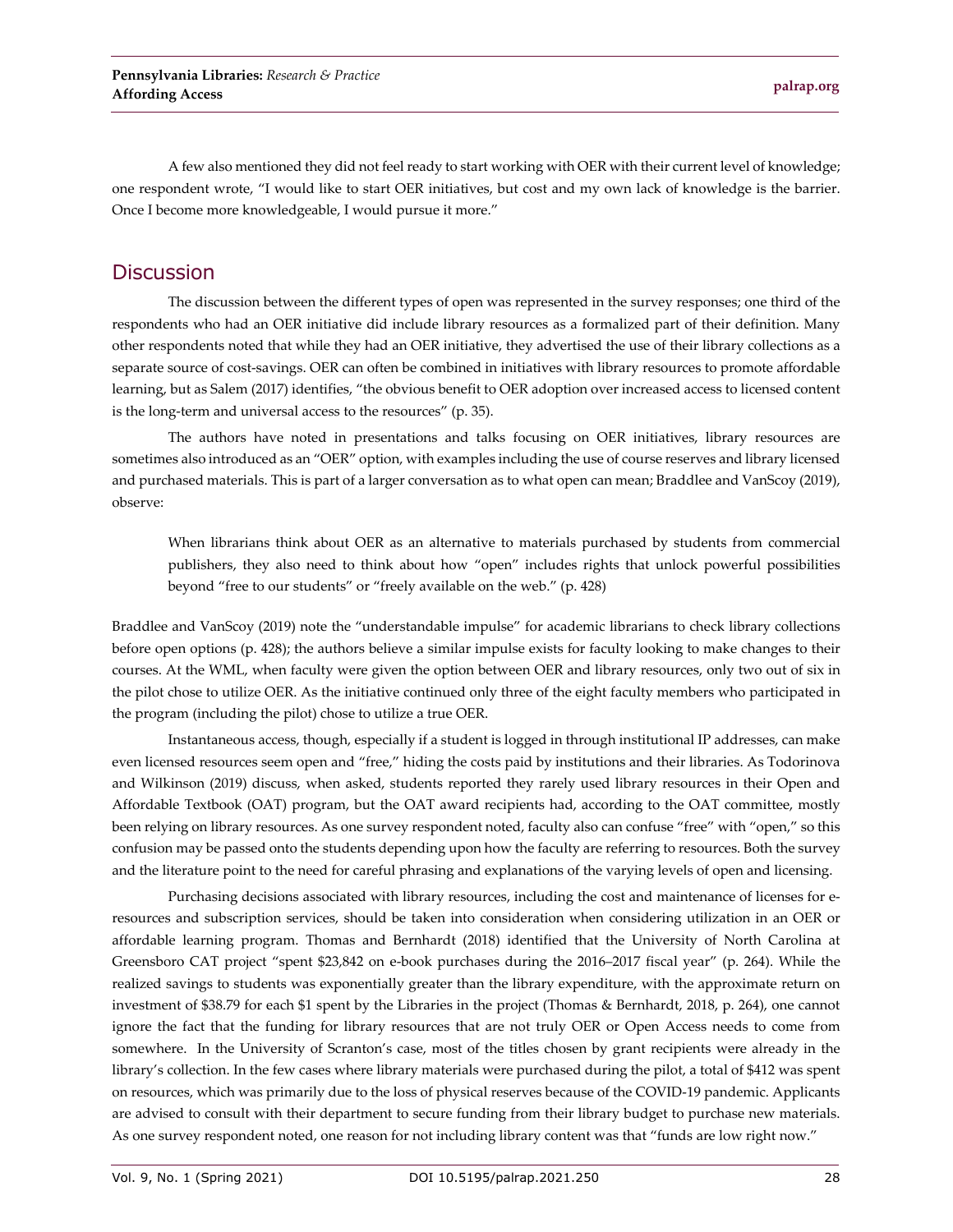For those who had initiatives, the survey highlighted the reliance of libraries on partnerships from both internal and external sources when it comes to encouraging interest and funding that supports OER initiatives. Implementing OER is an involved process, beginning with a faculty member's willingness to revise or create a new course syllabus through the location and selection of potential resources. While Borchard and Magnuson (2017) note the library is "in the ideal position to lead these initiatives" due to areas of expertise such as information evaluation and copyright (p. 2), without interest and support from both the faculty and administration, it will be difficult to make an impact. This support must also exist within the library itself, as respondents also pointed to a lack of time, experience, and staffing support within the library as a barrier to new initiatives. Todorinova and Wilkinson (2019) noted that textbook affordability efforts and OER promotion will "impact all levels of library operations" and "overlap with many, if not all, core library services and, therefore, it is important for library administrators to have conversations about how these initiatives intersect with all library systems" (p. 275).

Whether they include library resources or not, OER or affordable learning initiatives can highlight and provide a justification not only for the budgeting and maintenance of library resources but also identify a need for increases in library staffing and systems.

## Limitations

This study is not comprehensive of all libraries and OER initiatives, as the authors sought feedback to inform the future direction of the WML initiative. As this survey was sent to listservs, there is no known pool of respondents and therefore no known response rate. One limitation is the targeted nature of the listservs which leaned heavily toward collection development or technical services librarians who may not always be involved in campus OER/affordable learning efforts

Geographic data was not requested from the libraries that submitted to the survey. With geographic regions and states having different levels of interest and funding support for OER initiatives, a survey including the geographic distribution of survey participants would be useful in further discussions on the barriers to OER use and OER program support. The survey was sent out during the summer, when it is possible some librarians are not required to work and therefore may not be checking emails, as well as during the COVID-19 pandemic, which could also inhibit responses due to the associated stresses and complications.

## Conclusion and Future Directions for the WML Initiative

In light of the survey results and the popularity of faculty utilizing library resources as part of the OER Implementation Grant, the OER Committee in the WML decided to rebrand the grant as the Affordable Learning Implementation Grant (Appendix C). While the emphasis on the grant was initially to promote OER, especially considering their open nature and the ability to apply the "5Rs", the reality was that many faculty wanted to capitalize on directing students to library resources for which we had already paid for access. The authors felt that the initiative needed to more clearly separate OER from library resources, as many survey respondents did, and that the term "Affordable Learning" applied more directly to the overall goal of reducing costs of course materials for students. While utilizing library resources does require more work with faculty to confirm copyright clearances and licensing, the level of University of Scranton faculty interest, the literature, and the survey responses indicate this is still a useful strategy to decrease the cost of course materials for students.

The librarians also see this as an opportunity for outreach to faculty regarding intellectual property rights and in areas of copyright and Creative Commons licensing. In the future, the authors would like to promote a more open culture, including the publication of OER resources, and so may investigate launching other recognition or award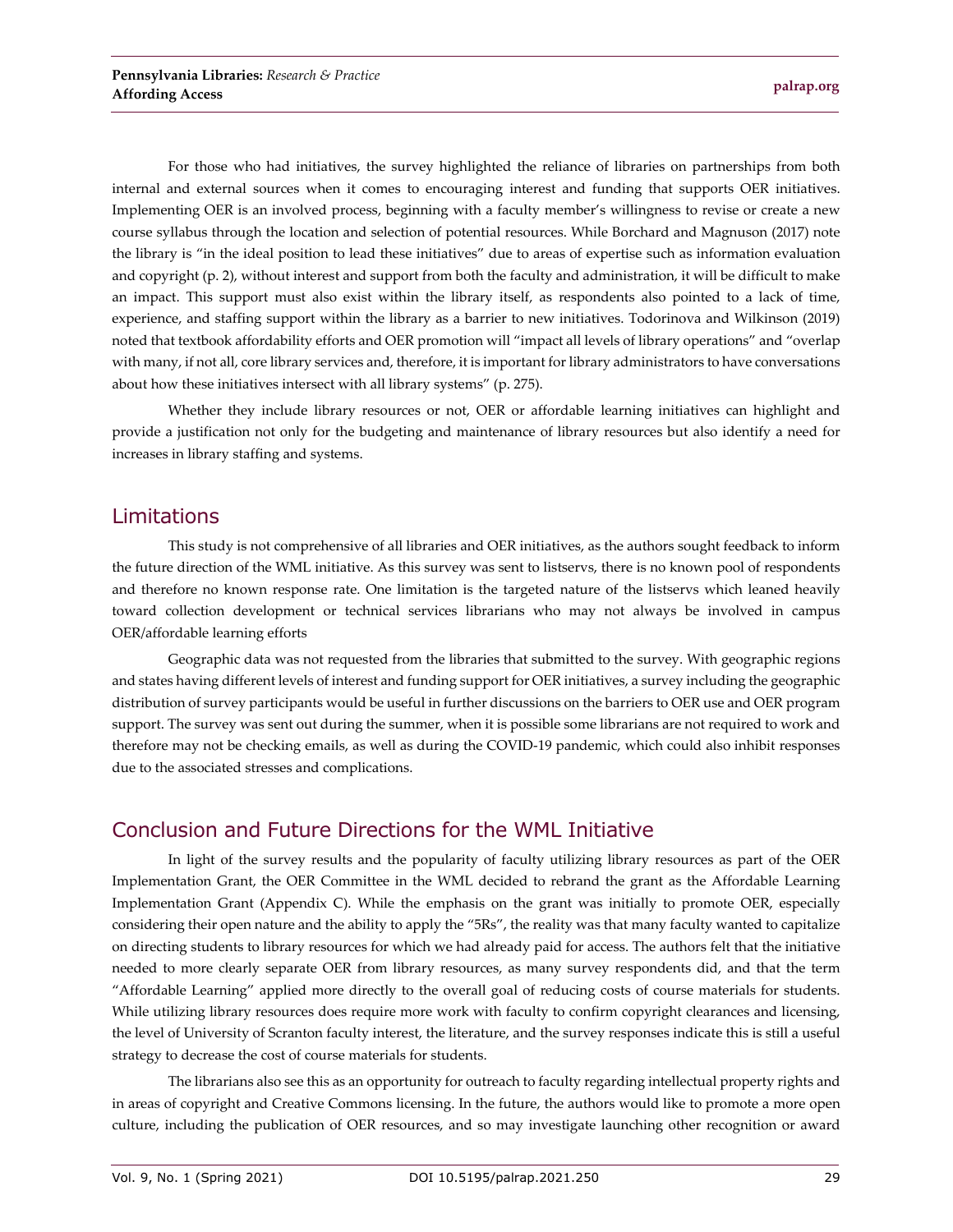opportunities for faculty producing their own OER. The authors agree with one respondent who notes, "We see OER as part of a larger vision of shifting power to authors and the academy instead of big publishers," and would like to encourage conversations focusing around this movement.

One concern raised in the literature is the difficulty in identifying license types and allowed uses of library acquired resources. As a way of assisting faculty in their search for materials in the catalog, the WML cataloging department is experimenting with identifying appropriate Open Access and purchased DRM-free materials in the catalog to improve discoverability by using keyword-searchable notes. In essence, the department created a curated collection of identified resources that would work within the initiative. The intention was to improve accessibility and ease of search within the catalog for open and affordable library resources.

Although many respondents who defined library resources as OER allow all library resources, the WML initiative will continue to allow only Open Access and purchased DRM-free content as part of the grant initiative. In an uncertain future, where costly subscriptions have the potential to disappear, only including purchased DRM-free or open access content ensures, no matter the budgetary changes, that our students will be able to download and retain access to materials for the semester. If the students download the materials, as allowed by the DRM-free designation, they will retain access to encourage lifelong learning. These types of materials should also remain accessible to faculty through the library for use in future offerings of the class.

The WML decision to rebrand its initiative evolved out of the desire to encourage affordable learning in all of its variation, allowing the committee flexibility in continuing to advocate for our students, collaborate with our colleagues, form partnerships internally and externally, explore methods of access, and push for the utilization of OER, all of which will encourage a more open culture. We agree with Biswas-Diener (2017), who notes:

Open, itself, is often treated like an adjective—as in, 'this open textbook is free for students'—rather than as a verb, as in 'if we open this course it will be available to people around the world.' In the first instance the word open is equated with being free as opposed to its more accurate meaning in which it includes greater potential for collaboration, innovation, and contextualization. (p. 259)

This research offers an entry point into the conversation of open and affordable learning and how libraries can affect student success and help to address financial concerns. Future studies could further examine the definition of openness, working with faculty to identify and understand licensing types, and how the library can utilize its resources (collections and staff) to induce positive changes in the student experience.

## References

- Allen, I. E., & Seaman, J. (2016, July). *[Opening the textbook: Educational resources in U.S. Higher Education, 2015-16](https://www.onlinelearningsurvey.com/reports/openingthetextbook2016.pdf)*. www.onlinelearningsurvey.com/reports/openingthetextbook2016.pdf
- Aulisio, G. (2020). Prices of U.S. and foreign published materials. In J. Bryans (Ed.), *Library and book trade almanac* (pp. 331-386). Information Today.
- Bell, S. J., & Salem, J. A. (2017). [It's up to the librarians: Establishing a statewide OER initiative.](https://doi.org/10.5195/palrap.2017.166) *Pennsylvania Libraries: Research & Practice*, *5(*2), 77-82. doi.org/10.5195/palrap.2017.166
- Biswas-Diener, R. (2017). [You can't sell free, and other OER problems.](https://doi.org/10.5334/bbc.u) In: R.S. Jhangiani & R. Biswas-Diener (Eds.), *Open: The philosophy and practices that are revolutionizing education and science*. (pp. 257–265). Ubiquity Press. doi.org/10.5334/bbc.u
- Boczar J., & Pascual, L. (2017)[. E-books for the classroom and open access textbooks: Two ways to help students](https://doi.org/10.1080/0361526X.2017.1309830) save money on [textbooks.](https://doi.org/10.1080/0361526X.2017.1309830) *The Serials Librarian*, *72*(1-4), 95-101. https://doi.org/10.1080/0361526X.2017.1309830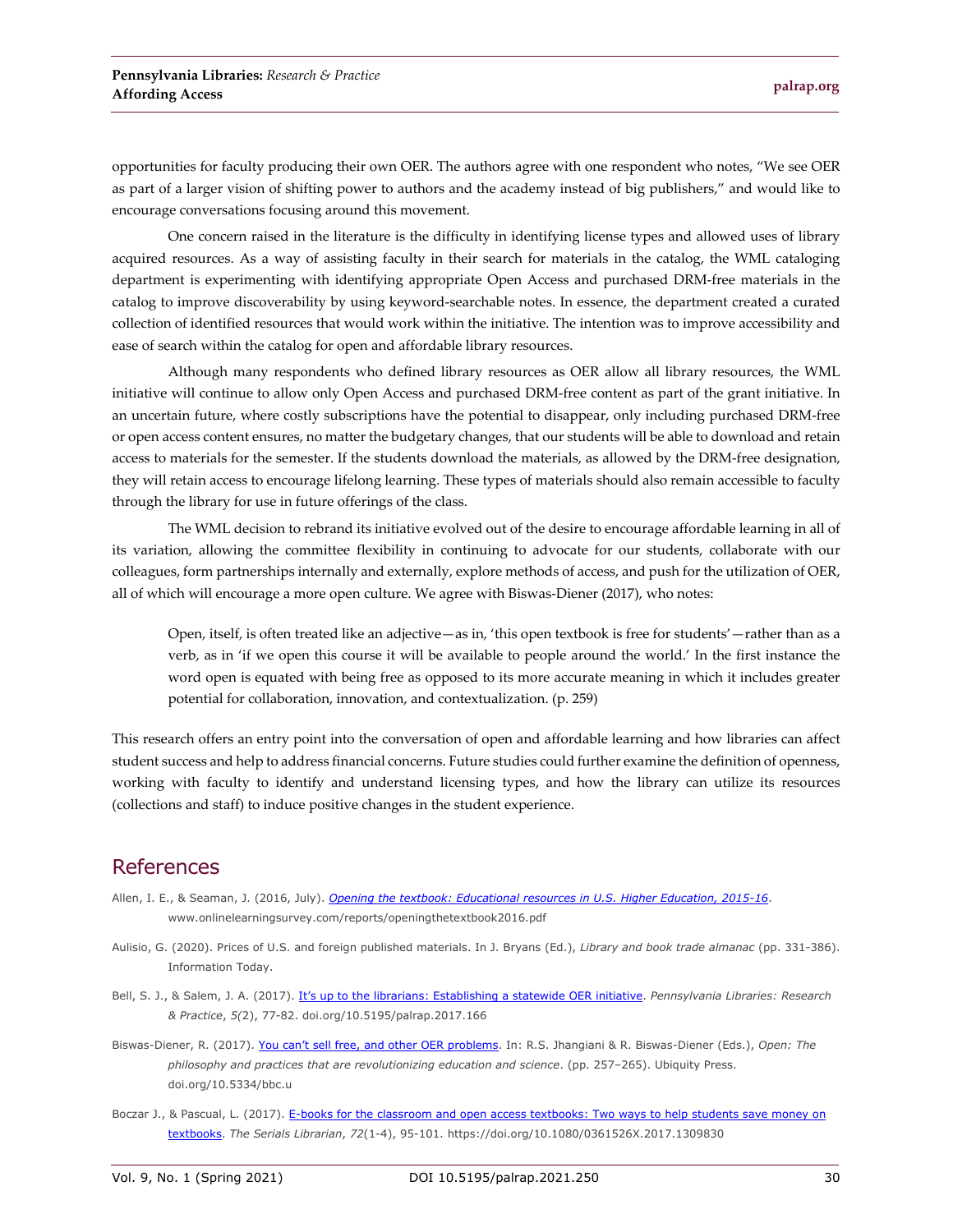- Braddlee, & VanScoy, A. (2019). Bridging the chasm: Faculty support roles for academic librarians in the adoption of Open [Educational Resources.](https://doi.org/10.1080/0361526X.2017.1309830) *College & Research Libraries*, *80*(4), 426–449. doi.org/10.5860/crl.80.4.426
- Borchard, L., & Magnuson, L. (2017). [Library leadership in open educational resource adoption and affordable learning initiatives.](https://academicworks.cuny.edu/ulj/vol23/iss1/1) *Urban Library Journal*, *23*(1), 1-13. academicworks.cuny.edu/ulj/vol23/iss1/1
- Buczynski, J. A. (2007). [Faculty begin to replace textbooks with "freely" accessible online resources.](https://doi.org/10.1300/J136v11n04_11) *Internet Reference Services Quarterly*, *11*(4), 169-179. doi.org/10.1300/J136v11n04\_11

Christensson, P. (2006). *[DRM definition](https://techterms.com/)*. Retrieved February 13, 2021, from techterms.com

- Colvard, N. B., Watson, C. E., & Park, H. (2018). [The impact of Open Educational Resources on various student success metrics.](https://www.isetl.org/ijtlhe/pdf/IJTLHE3386.pdf)  *International Journal of Teaching and Learning in Higher Education*, *30*(2), 262–276. www.isetl.org/ijtlhe/pdf/IJTLHE3386.pdf
- Cooney, C. (2017). What impacts do OER have on students? Students share their experiences with a health psychology OER at New [York City College of Technology.](https://doi.org/10.19173/irrodl.v18i4.3111) *The International Review of Research in Open and Distributed Learning*, *18*(4), 155-178. doi.org/10.19173/irrodl.v18i4.3111
- Croteau, E. (2017). [Measures of student success with textbook transformations: The Affordable Learning Georgia Initiative.](https://doi.org/10.5944/openpraxis.9.1.505) *Open Praxis*, *9*(1), 93–108. doi.org/10.5944/openpraxis.9.1.505
- Crozier, H. (2018). [Promoting open access and open educational resources to faculty.](https://doi.org/10.1080/0361526X.2018.1428470) *The Serials Librarian*, *74*(1-4), 145-150. doi.org/10.1080/0361526X.2018.1428470
- Florida Virtual Campus. (2019, March 8). *[2019 Florida student textbook & course materials survey](https://dlss.flvc.org/documents/210036/1314923/2018+Student+Textbook+and+Course+Materials+Survey+Report+--+FINAL+VERSION+--+20190308.pdf/07478d85-89c2-3742-209a-9cc5df8cd7ea)*. bit.ly/3gTwF9b
- Hilton, J. (2016). Open educational [resources and college textbook choices: A review of research on efficacy and perceptions.](https://doi.org/10.1007/s11423-016-9434-9) *Educational Technology Research and Development*, *64*(4), 573–590. doi.org/10.1007/s11423-016-9434-9
- Hilton, J. (2020). Open educational resources, student efficacy, and user perceptions: A synthesis of research published between [2015 and 2018.](https://doi.org/10.1007/s11423-019-09700-4) *Educational Technology Research and Development*, *68*(3), 853–876. doi.org/10.1007/s11423-019- 09700-4
- Jhangiani, R. S., & Jhangiani, S. (2017). [Investigating the perceptions, use, and impact of open textbooks: A survey of post](https://doi.org/10.19173/irrodl.v18i4.3012)[secondary students in British Columbia.](https://doi.org/10.19173/irrodl.v18i4.3012) *The International Review of Research in Open and Distributed Learning*, *18*(4), 172-192. doi.org/10.19173/irrodl.v18i4.3012
- Ma, J., Baum, S., Pender, M., & Libassi, CJ (2019). *[Trends in college pricing 2019.](https://research.collegeboard.org/pdf/trends-college-pricing-2019-full-report.pdf)* College Board. research.collegeboard.org/pdf/trends-college-pricing-2019-full-report.pdf
- Nagle, C., & Vitez, K. (2020, June 8). *[Fixing the broken textbook market](https://studentpirgs.org/2020/06/08/fixing-the-broken-textbook-market/)*. Student PIRGs. studentpirgs.org/2020/06/08/fixing-thebroken-textbook-market/
- National Center for Education Statistics. (2019). *[Chapter 3: Postsecondary education](https://nces.ed.gov/programs/digest/d18/ch_3.asp)*. Digest of education statistics, 2018 (NCES 2020-009). nces.ed.gov/programs/digest/d18/ch\_3.asp
- Open Education Group. (n.d.). *[The Review Project](https://openedgroup.org/review)*. Retrieved February 13, 2021, from openedgroup.org/review
- Richard, B., Cleavenger, D., & Storey, V.A. (2014). The buy-in: A qualitative investigation of the textbook purchase decision. *Journal of Higher Education Theory and Practice*, *14*(3), 20-31.
- Salem, J.A. (2017). Open pathways to student success: Academic library partnerships for open educational resource and affordable [course content creation and adoption.](https://doi.org/10.1016/j.acalib.2016.10.003) *The Journal of Academic Librarianship*, *43*(1), 34-38. doi.org/10.1016/j.acalib.2016.10.003
- Seaman, J. E., & Seaman, J. (2021). *[Digital Texts in the Time of](https://www.bayviewanalytics.com/reports/digitaltextsinthetimeofcovid.pdf)  [COVID](https://www.bayviewanalytics.com/reports/digitaltextsinthetimeofcovid.pdf)*. www.bayviewanalytics.com/reports/digitaltextsinthetimeofcovid.pdf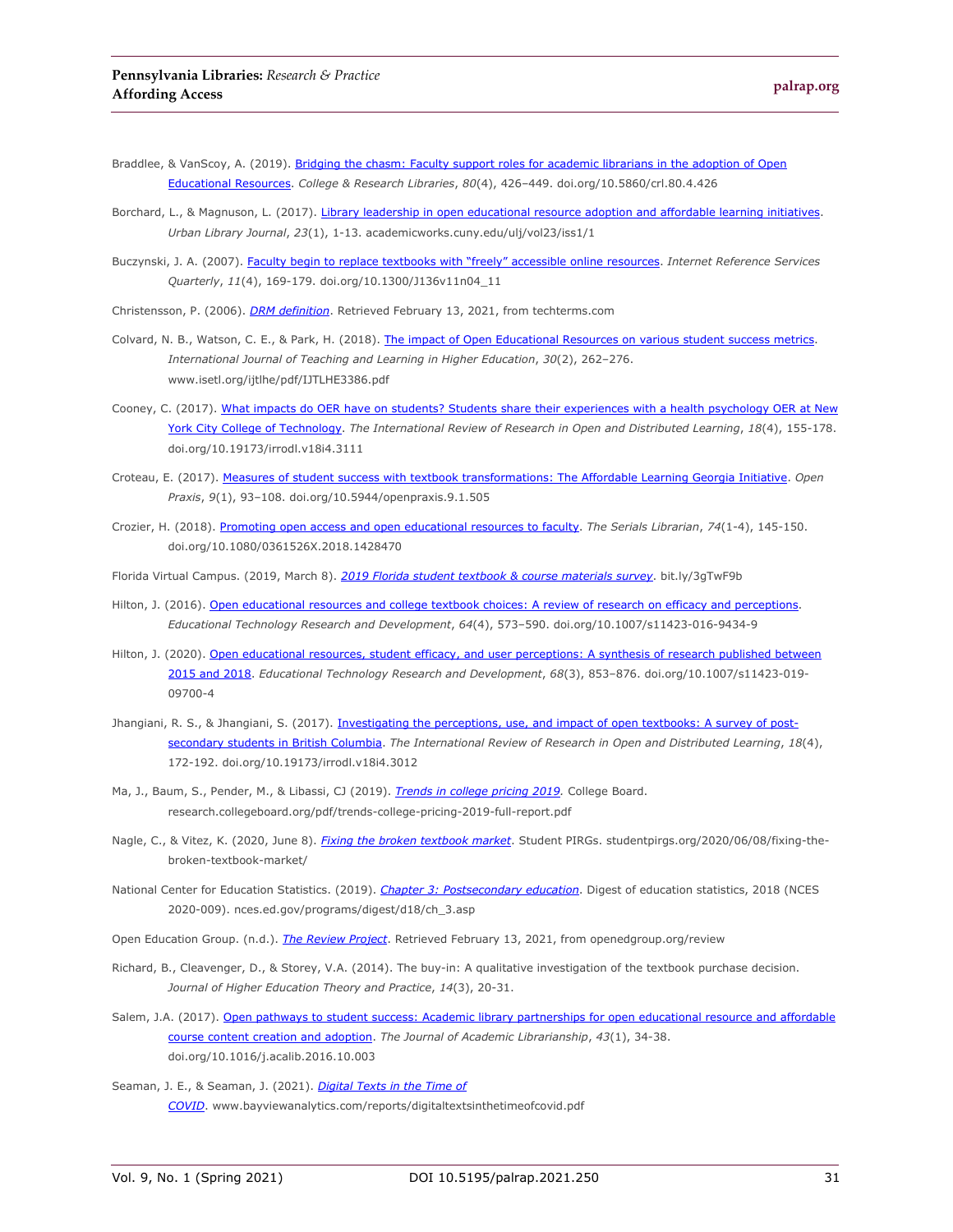- Sobotka, C., Wheeler, H., & White, H. (2019). Leveraging cataloging and collection development expertise to improve OER [discovery.](https://doi.org/10.7710/1093-7374.1971) *OLA Quarterly*, *25*(1), 17–24. doi.org/10.7710/1093-7374.1971
- SPARC. (n.d). *[Open education](https://sparcopen.org/open-education/)*. Retrieved February 13, 2021, from sparcopen.org/open-education/
- Spilovoy, T., Seaman, J., & Ralph, N. (2020). *[The Impact of OER Initiatives on Faculty](https://www.bayviewanalytics.com/reports/impactofoerinitiatives.pdf) Selection of Classroom Materials*. www.bayviewanalytics.com/reports/impactofoerinitiatives.pdf
- Thomas, C. (2018, October 8). *[OER and accessibility: Working toward inclusive learning.](https://sparcopen.org/news/2018/oer-accessibility-working-toward-inclusive-learning/)* sparcopen.org/news/2018/oeraccessibility-working-toward-inclusive-learning/
- Thomas, W.J., & Bernhardt, B.R. (2018). [Helping keep the costs of textbooks for students down: Two approaches.](https://doi.org/10.1080/07317131.2018.1456844) *Technical Services Quarterly*, *35*(3), 257-268. doi.org/10.1080/07317131.2018.1456844
- Todorinova, L., & Wilkinson, Z. T. (2019). [Closing the loop: Students, academic libraries, and textbook affordability.](https://doi.org/10.1016/j.acalib.2019.03.010) *The Journal of Academic Librarianship*, *45*(3), 268–277. doi.org/10.1016/j.acalib.2019.03.010

Wakefield Research. (2018, May). *[VitalSource survey: QuickRead report](https://get.vitalsource.com/hubfs/2018%20Wakefield/Wakefield%20Research%20QuickRead%20Report%20for%20VitalSource.pdf)*. bit.ly/3h0U8nR

- Wiley, D. (n.d.). *[Defining the "open" in open content and open educational resources](http://opencontent.org/definition/)*. Retrieved February 13, 2021, from opencontent.org/definition/
- UNESCO (n.d.). *[Open Educational Resources \(OER\)](https://en.unesco.org/themes/building-knowledge-societies/oer)*. Retrieved February 13, 2021, from en.unesco.org/themes/building-knowledgesocieties/oer
- United States Government Accounting Office. (2013). *[College textbooks: Students have greater access to textbook information](http://www.gao.gov/assets/660/655066.pdf)* [\(GAO-13-368\).](http://www.gao.gov/assets/660/655066.pdf) US Government Accounting Office. gao.gov/assets/660/655066.pdf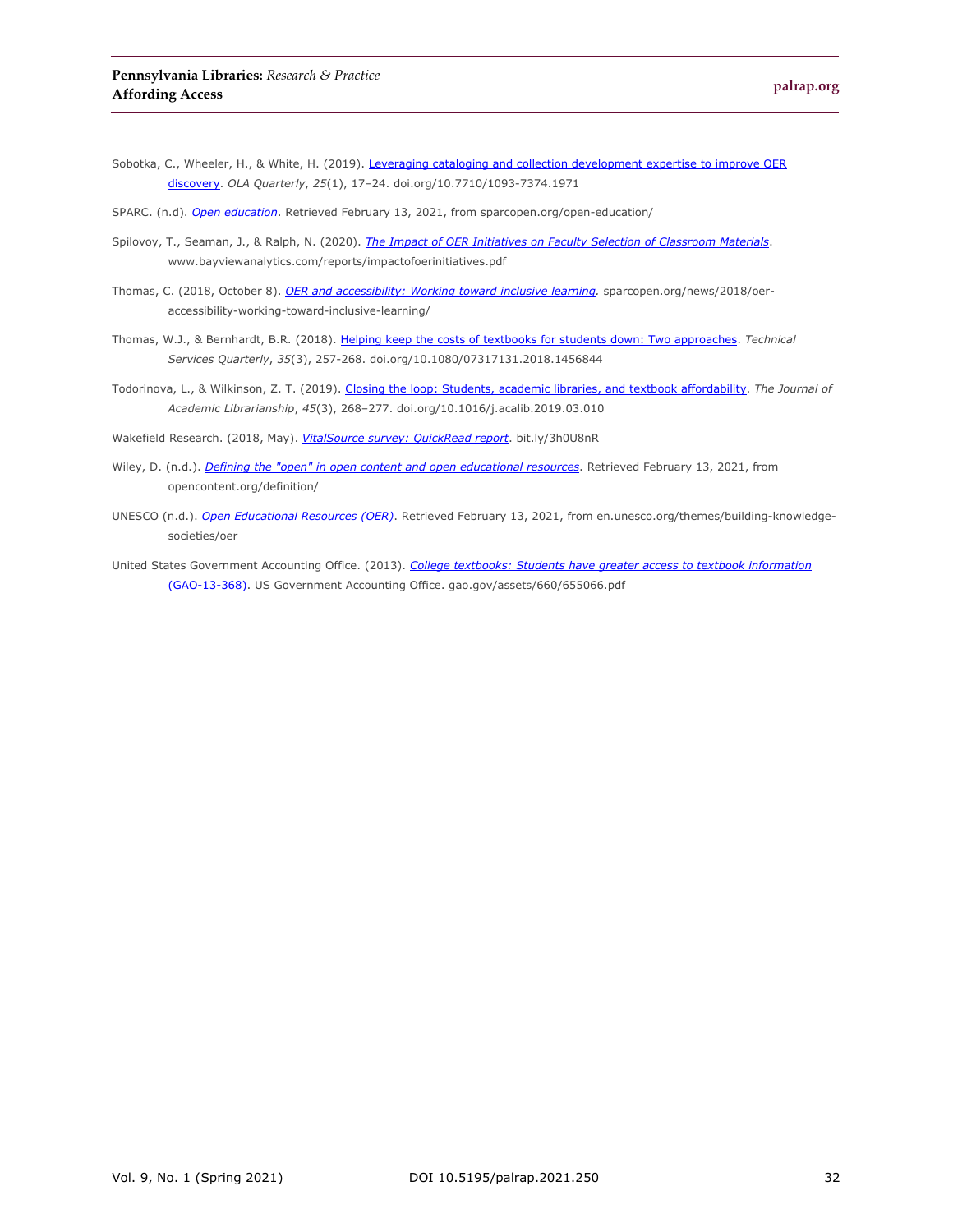# Appendix A

Original University of Scranton OER Grant Language from Research Guide

The purpose of the OER Implementation Grant program is to help reduce the cost of a Scranton education by eliminating or reducing the cost of for-profit textbooks and other materials from courses offered by The University of Scranton. The OER Implementation Grant program incentivizes faculty to consider replacing all, or some, of their required course materials with Open Educational Resources (OER). We define OER as any freely accessible or appropriately licensed, rigorous academic material that is a suitable replacement for expensive textbooks, readings, or other types of required course materials. Faculty may opt to use existing OER textbooks and open-source software that is available online or may compile course materials from library e-books and journals as well as open access journals and e-books. A list of helpful resources can be found on this guide.

Successful applicants will receive a \$1,000 stipend and will be expected to provide feedback on the implementation of OER materials in their course. OER Implementation Grants do not need to be used for purchasing course materials. The grants are faculty incentive stipends that are subject to taxes. These grants were made possible by University Strategic Initiatives Funding.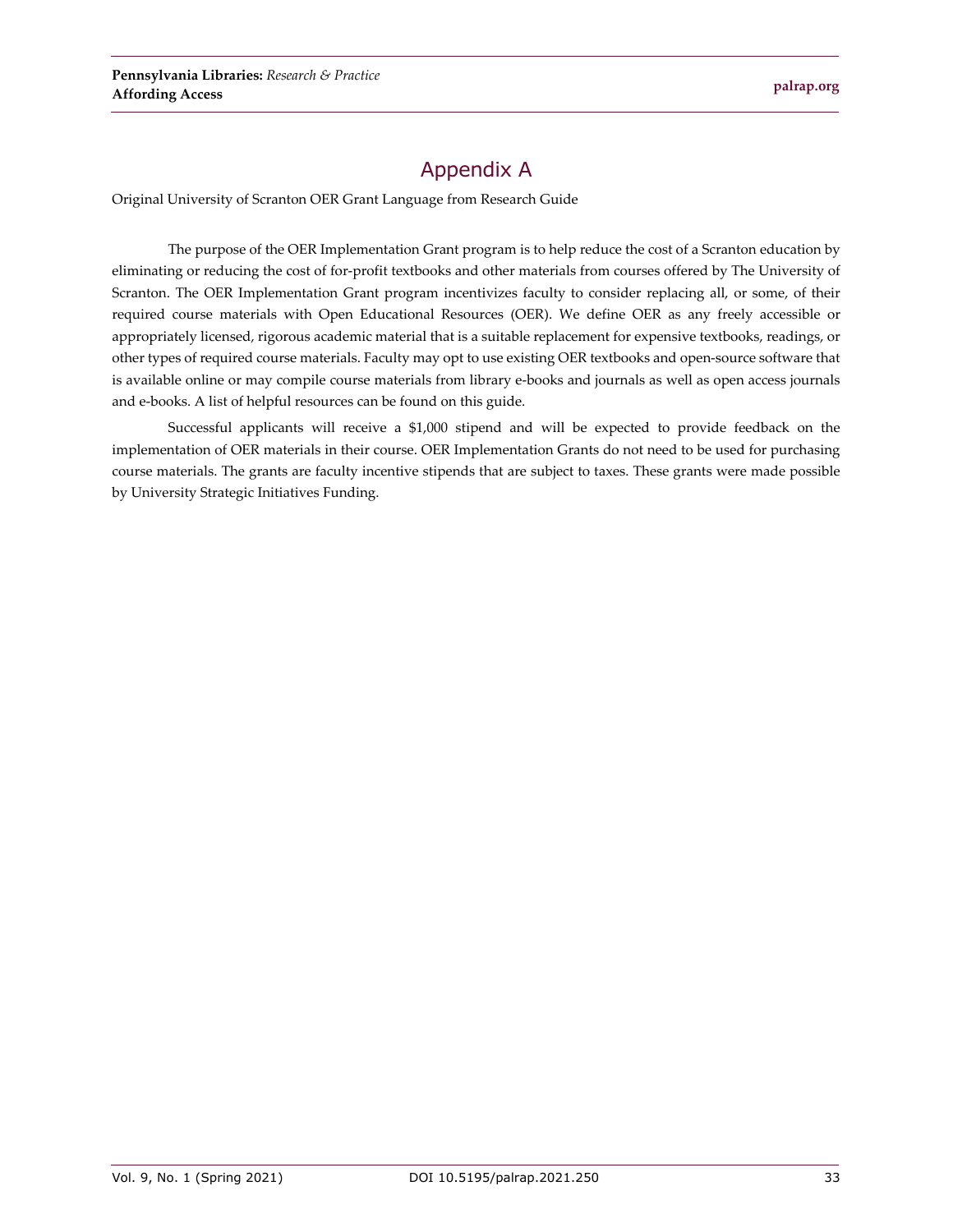# Appendix B

Open Educational Resources Survey

Does your library have an OER initiative? We are seeking Librarians willing to share some information with us about the types of Library resources you include and advocate as part of your Library's OER initiative. Please consider taking our survey; it should only take 5-10 minutes, depending on the depth of your answers.

Data from this survey will be compiled into a scholarly project. No personal identifying information will be collected.

There is no known risk for doing the survey and no reward or compensation is being offered.

The deadline for the responses is July 10th.

- 1. What kind of institution do you work for?
	- Academic Library Doctoral University
	- Academic Library Master's College & University
	- Academic Library Baccalaureate College
	- Academic Library Associate's College
	- Public Library
	- School Library (K-12)
	- Special Library
	- **Other**

If answer "Other" to Question 1, then proceed to Question 2:

If answer not "Other" to Question 1, immediately proceed to Question 3:

2. What type of institution do you work for?

[open response]

- 3. Do you have any formalized Open Educational Resource initiatives at your institution (ex. grants/stipends, workshops, etc.)?
	- Yes
	- No

If answer "No" to Question 3, proceed to Question 4 then end survey

If answer "Yes" to Question 3, proceed to Question 5

4. Are you interested in starting any OER initiatives? What are some barriers you see to using OER or starting initiatives?

[open response]

5. Please briefly describe your OER initiatives:

[open response]

- 6. Does your institution include library purchased or licensed content in its definition of OER?
	- Yes
	- No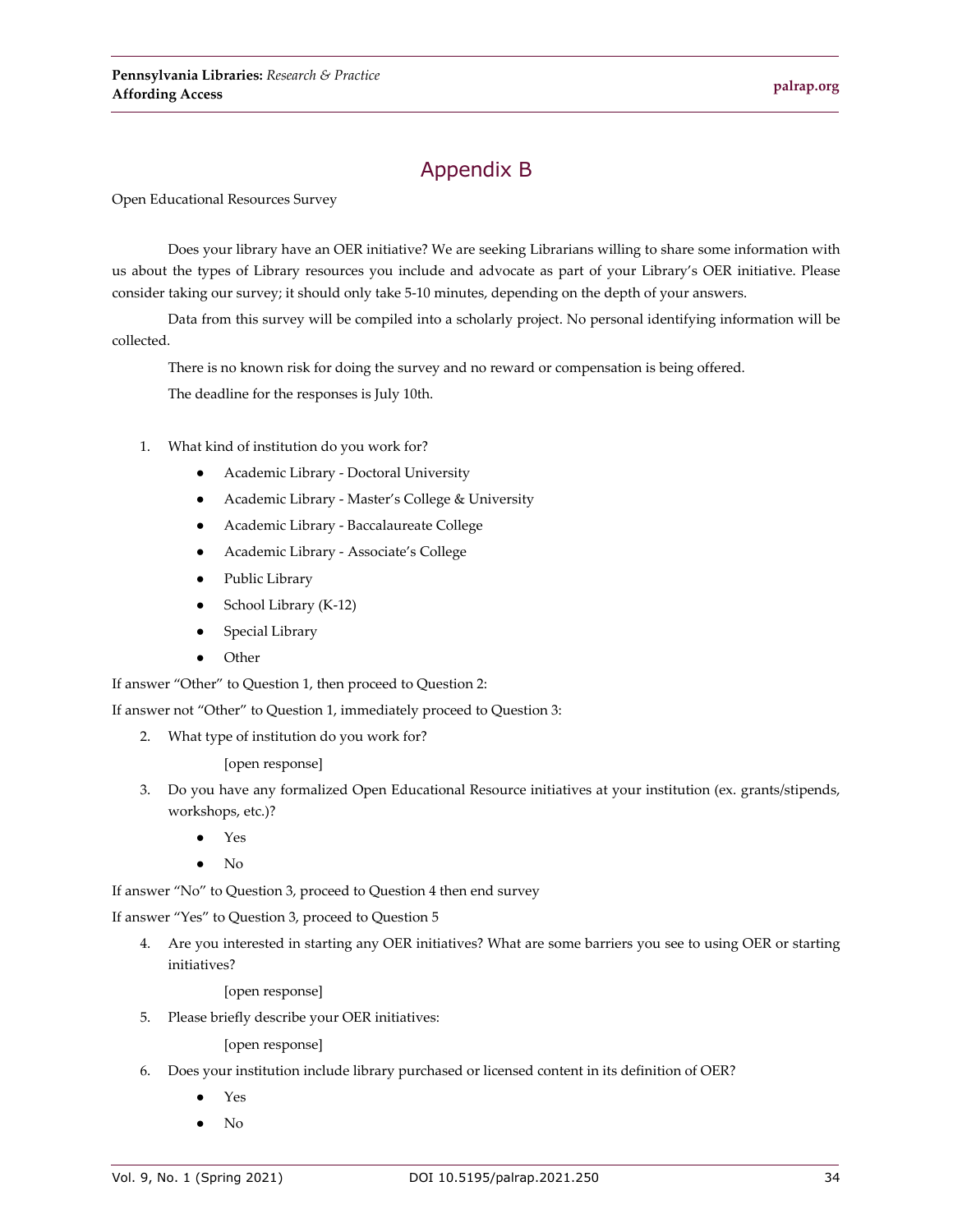If answer "No" to Question 6, immediately proceed to Question 9 then end survey

If answer "Yes" to Question 6, proceed to Question 7

- 7. What types of content do you include?
	- All library content All license types
	- Purchased All license types
	- Subscription All license types
	- Purchased and Subscription DRM-free only
	- Purchased DRM-free only
	- Subscription DRM-free only
	- Other/Not sure

If answer not "Other/Not sure," end survey

If answer "Other/Not sure," proceed to question 8 then end survey

8. What types of content do you include as OER resources?

[open response]

9. If you do not include purchased or licensed library resources, why not?